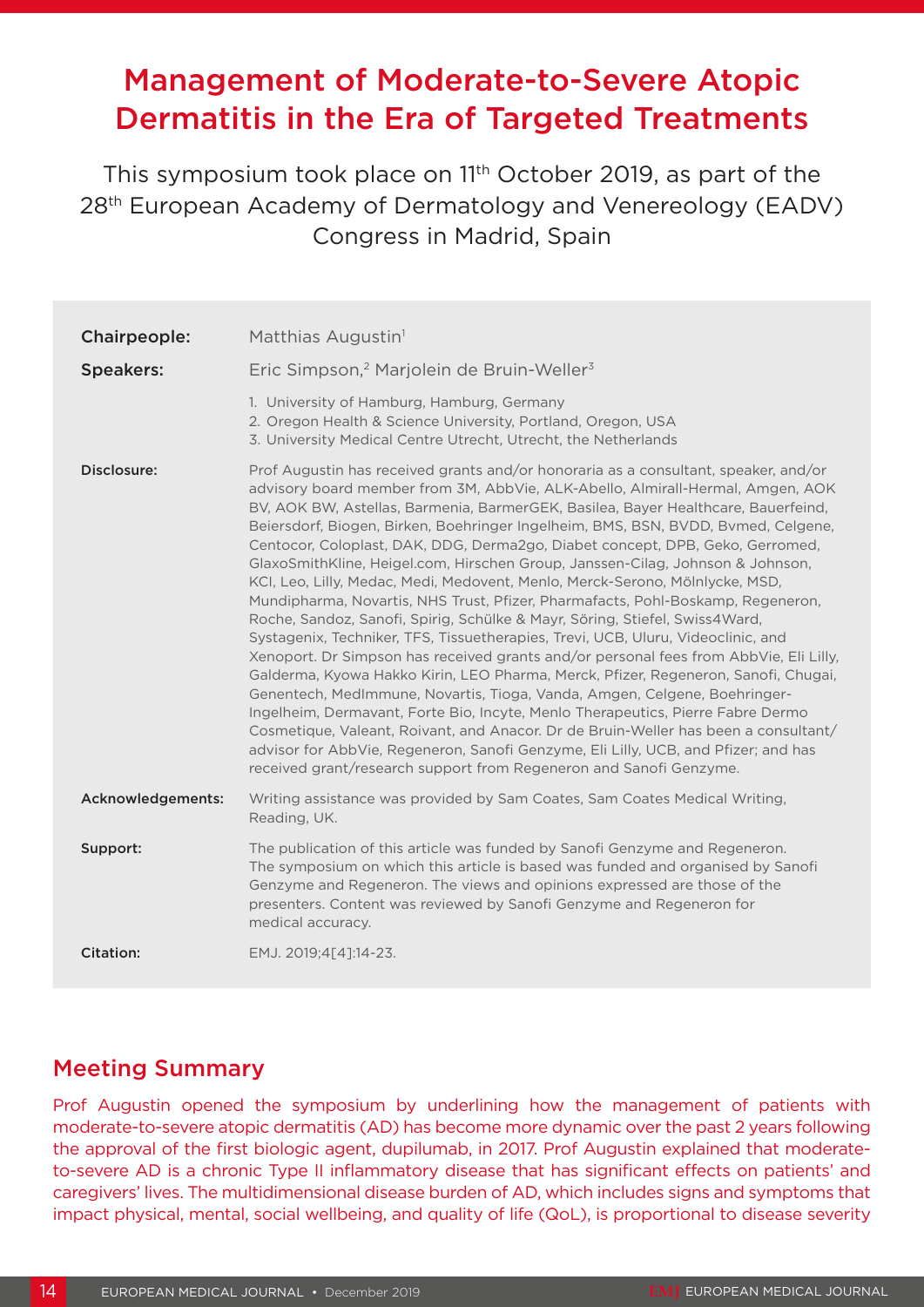and lack of disease control. Sustained control of moderate-to-severe AD is essential to limit the burden caused by the disease. In the second presentation, Dr Simpson emphasised the importance of pointing out to each patient that AD is a chronic disease that requires long-term management. When discussing goals and treatment options with each patient, the importance of sustainable disease management should be emphasised. He presented outcomes from recent clinical trials investigating the long-term efficacy and safety of targeted agents in patients with AD. In the final presentation, Dr de Bruin-Weller discussed the importance of real-world evidence when considering treatment options for patients with AD. Real-world evidence for the effectiveness and tolerability of treatments can be gleaned from a number of sources, including registry-based clinical experience, survey data, centre-based clinical experience, and case studies. Consideration of real-world evidence, alongside outcomes from randomised controlled trials, enables selection of the most appropriate treatment option for each patient.

# Burden of Moderate-to-Severe Atopic Dermatitis in Adult and Adolescent Patients

### Professor Matthias Augustin

AD is a chronic Type II inflammatory disease characterised by dry and scaly eczematous lesions accompanied by intense itching.<sup>1</sup> Signs and symptoms of AD include xerosis (dryness), diffuse erythematous patches, oozing papulovesicles, lichenified and excoriated plaques, and frequent and intense pruritus (itch).<sup>1</sup>

### Atopic Dermatitis is a Highly Prevalent Dermatological Condition Affecting Children and Adults Worldwide

AD most often starts in childhood but is highly prevalent in adults.<sup>2,3</sup> A recent international survey reported point prevalence (95% confidence intervals) of adult AD in the overall population of 4.9% (4.6–5.2%) in the USA, 3.5% (3.1–3.9%) in Canada, 4.4% (4.2–4.6%) in the European Union (EU), and 2.1% (1.8–2.3%) in Japan.4 AD prevalence was generally lower for males versus females, and decreased with age. $4$  In addition, 46-55% of adult patients had moderate-to-severe AD, as measured by the Patient-Oriented Eczema Measure (POEM).4

Prof Augustin explained that AD prevalence is higher in children than adults and has been increasing over recent decades. In fact, AD is the most common chronic inflammatory dermatosis in paediatric patients in industrialised countries, with prevalence rates in North America of 8.5– 9.1%, the EU of 6.1–10.4%, and Japan of 10.5– 16.9%.5-8 Approximately, 10–40% of children with AD have moderate-to-severe disease.<sup>7,9-15</sup>

### The Burden of Atopic Dermatitis is Substantial and Multidimensional

Patients with AD experience a multidimensional burden of disease (Figure 1). In addition to visible skin lesions<sup>16</sup> and symptoms that include severe pruritus, pain, and sleep disturbance,<sup>17</sup> AD impacts negatively on QoL,<sup>17-19</sup> social activities,<sup>19</sup> and work productivity.<sup>20</sup> AD is associated with mental health disorders, such as anxiety and depression,17,21-24 and a number of comorbid conditions, including skin infections<sup>25-29</sup> and Type II inflammatory diseases.<sup>17</sup> Indeed, data from AD clinical trials show substantial prevalence of asthma (8.0–42.7%), allergic rhinitis (34.5–50.6%), chronic rhinosinusitis or nasal polyps (2.6%), and food allergy/intolerance (17.4–38.4%) in adult patients with moderate-to-severe AD.30-32

### The Burden of Atopic Dermatitis Increases with Disease Severity

AWARE is an international, cross-sectional, observational study of adults with AD that aims to compare patient-reported burden across disease severity levels.<sup>33</sup> Significantly increased measures of pruritus, sleep disturbance, and negative impact on QoL were reported with greater disease severity based on Investigator's Global Assessment (IGA). $33$  In addition, the presence of coexisting Type II inflammatory diseases, including asthma and food allergies, also increased with greater disease severity.<sup>33</sup> Analysis of work productivity in adult patients showed that even mild AD led to a mean number of 11.2 work/study days missed per year, with even more days missed in patients with moderate disease (24.7 days) and severe disease (45.4 days) (p<0.001 for mild and moderate versus severe AD).<sup>34</sup>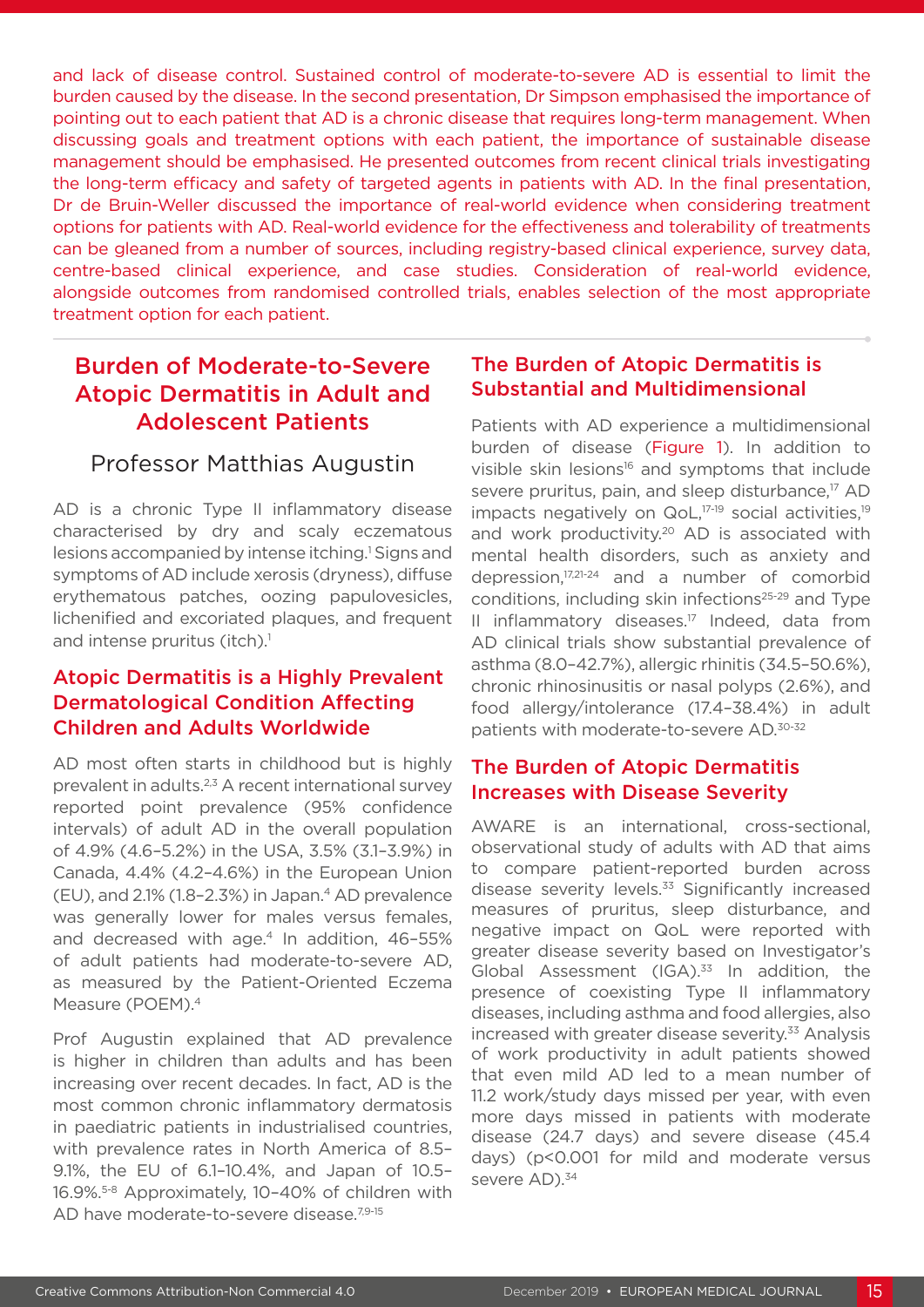

#### Figure 1: Patients with atopic dermatitis experience a multidimensional burden of disease.

In addition to visible skin lesions and symptoms that include severe pruritus, pain, and sleep disturbance, atopic dermatitis impacts negatively on quality of life, social activities, and work productivity. Atopic dermatitis is associated with mental health disorders such as anxiety and depression, as well as a number of comorbid conditions, including skin infections and Type II inflammatory diseases.

AD: atopic dermatitis; QoL: quality of life.

Additionally, significantly more patients with moderate or severe disease reported that AD influenced their career choice and had a negative effect on their pursuit of education compared with patients with mild AD.<sup>34</sup>

Children and adolescents with AD also experience a high burden of disease. Data from a German health insurance database showed increased prevalence of skin conditions (i.e., impetigo, vitiligo), Type II inflammatory diseases (i.e., bronchial asthma, allergic rhinitis), arthritis, and mental health disorders (i.e., depression) in patients aged <18 years compared with agematched counterparts without AD.<sup>8</sup> In a Phase III study (N=251), 92% of patients aged 12–17 years with moderate-to-severe AD (n=230) had a self-reported history of ≥1 coexisting Type II inflammatory disease at baseline, including allergic rhinitis (65.6%), food allergy (60.8%), asthma (53.6%), hives (28.8%), and allergic conjunctivitis (22.8%).<sup>35</sup> In addition, QoL and social development were significantly impacted

in this patient population, with a high proportion of patients reporting affected sleep, feelings of embarrassment and self-consciousness, and a negative impact on clothing choices, leisure activities, and social interactions, including friendships. $35$  As with adults, the impact on QoL in adolescent patients with AD increases with greater disease severity, as does the impact on caregiver QoL and the number of missed school days.36 This high burden experienced by children and adolescents with AD highlights a need for effective early intervention for this condition.

### What are the Unmet Needs in Patients with Atopic Dermatitis?

Disease control is of great importance in patients with AD; inadequate control of AD is common and is associated with increased disease burden. The rate of inadequate disease control significantly increases with AD severity: 45.1% in patients with mild disease; 64.2% of patients with moderate disease; and 84.9% of those with severe disease.<sup>37</sup> Many patients report dissatisfaction with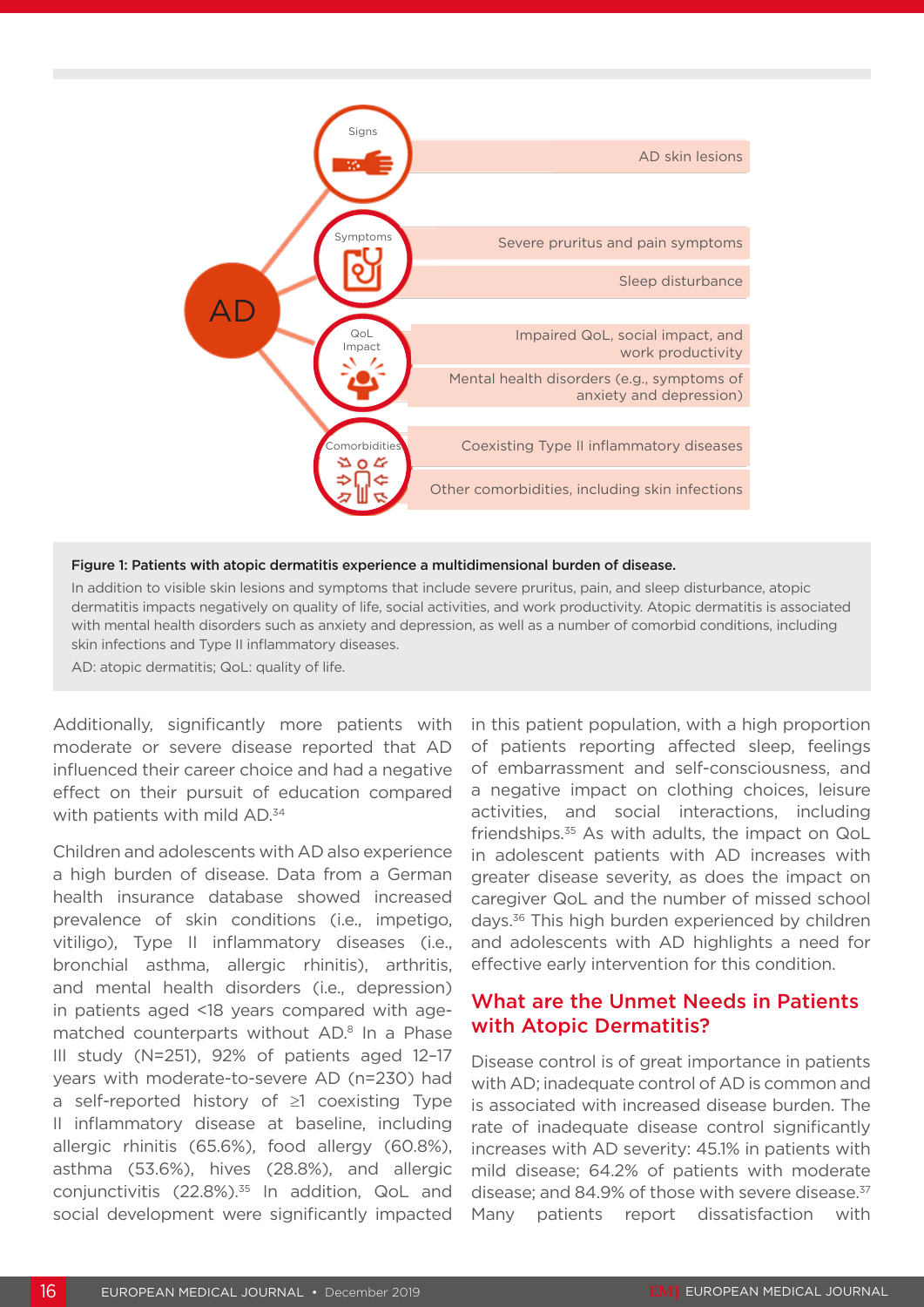commonly available AD treatments; adult patients in the USA reported low satisfaction with topical treatments, systemic immunosuppressants, and phototherapy, with 48.1% of survey respondents 'extremely' or 'very' dissatisfied.38 In the EU, systemic immunosuppressants are commonly used to treat AD. These agents are associated with multiple risks that can contribute to patient burden, including lymphomas and other malignancies, osteoporosis, diabetes, glaucoma, infections such as eczema herpeticum, and hospitalisations.<sup>39</sup> In summary, there is an ongoing need for a safe and effective targeted treatment that provides sustained disease control for patients with moderate-to-severe AD.

# Sustainable Management of Moderate-to-Severe Atopic Dermatitis Using Targeted Therapies: Emerging Data from Clinical Trials

## Doctor Eric Simpson

Dr Simpson highlighted the importance of achieving sustained management of AD and the ongoing requirement for therapies that are safe and effective for both short and long-term use. He emphasised that the first step to sustainable management of AD is to talk to the patient about their treatment goals and preferences. Every patient is different, but the patient needs to realise that AD is a chronic disease that will require longterm treatment.

There is a paucity of data on the long-term use of systemic immunosuppressive drugs for the treatment of AD. In some countries, there are limits on the length of administration for some agents, for example in Japan the limit for cyclosporine (CsA) use is 8-12 weeks.<sup>40</sup> Guidelines published by the European Academy of Dermatology and Venereology (EADV) recommend cessation of CsA after 2 years, with careful monitoring for potential severe side effects.41

Recent advances in immunology research are driving the development of novel systemic therapies for AD, and a number of novel agents are now in Phase II and III clinical trials. Given the need for long-term AD treatment, Dr Simpson focussed

on novel therapies with available evidence for long-term efficacy and safety. Two drugs were discussed: the approved therapy dupilumab, and the investigational therapy nemolizumab.

Dupilumab is a fully human IL-4 receptor α monoclonal antibody that potently inhibits signalling of IL-4 and IL-13, leading to decreased numbers of Type 2 cytokines implicated in numerous allergic diseases ranging from asthma to AD.42,43 Dupilumab is the first approved biologic agent that targets Type II inflammation in patients with AD and is approved for the treatment of moderate-to-severe AD in adults and patients aged 12-17 years.<sup>42</sup> Efficacy and safety data for 52 weeks' treatment in a Phase III trial, as well as efficacy and safety data for 76 weeks' treatment in an open-label extension study, are available for dupilumab. $31,43$ 

Nemolizumab is an investigational drug that targets signalling pathways involved in pruritus via inhibition of IL-31.30 Data from a 64-week open label Phase II trial are available in a limited number of patients.44 A Phase III nemolizumab clinical trial is currently recruiting.45

### Available Evidence for Sustainable Management of Atopic Dermatitis with Dupilumab

In the 1-year, randomised, double-blind, placebocontrolled CHRONOS study, treatment with dupilumab demonstrated significant and sustained improvements versus placebo in the proportion of patients achieving 75% improvement from baseline using the Eczema Area and Severity Index (EASI-75) at Week 16 that were sustained until Week 52.43 In addition, dupilumab treatment resulted in rapid and sustained improvements in itch and sleep loss, $46$  and a lower proportion of dupilumab-treated patients required rescue medication versus those who received placebo through Week 52.43 Dupilumab was well tolerated during and up to 52 weeks of treatment, with nasopharyngitis, injection-site reactions (mainly pain and redness), and conjunctivitis comprising the main adverse events  $(AE)$  of interest.<sup>43</sup> Dr Simpson stated that the majority of conjunctivitis cases reported in dupilumab-treated patients were mild-to-moderate in severity and responded to treatment with anti-inflammatory agents. Furthermore, the incidence of conjunctivitis did not increase over time. The incidence of non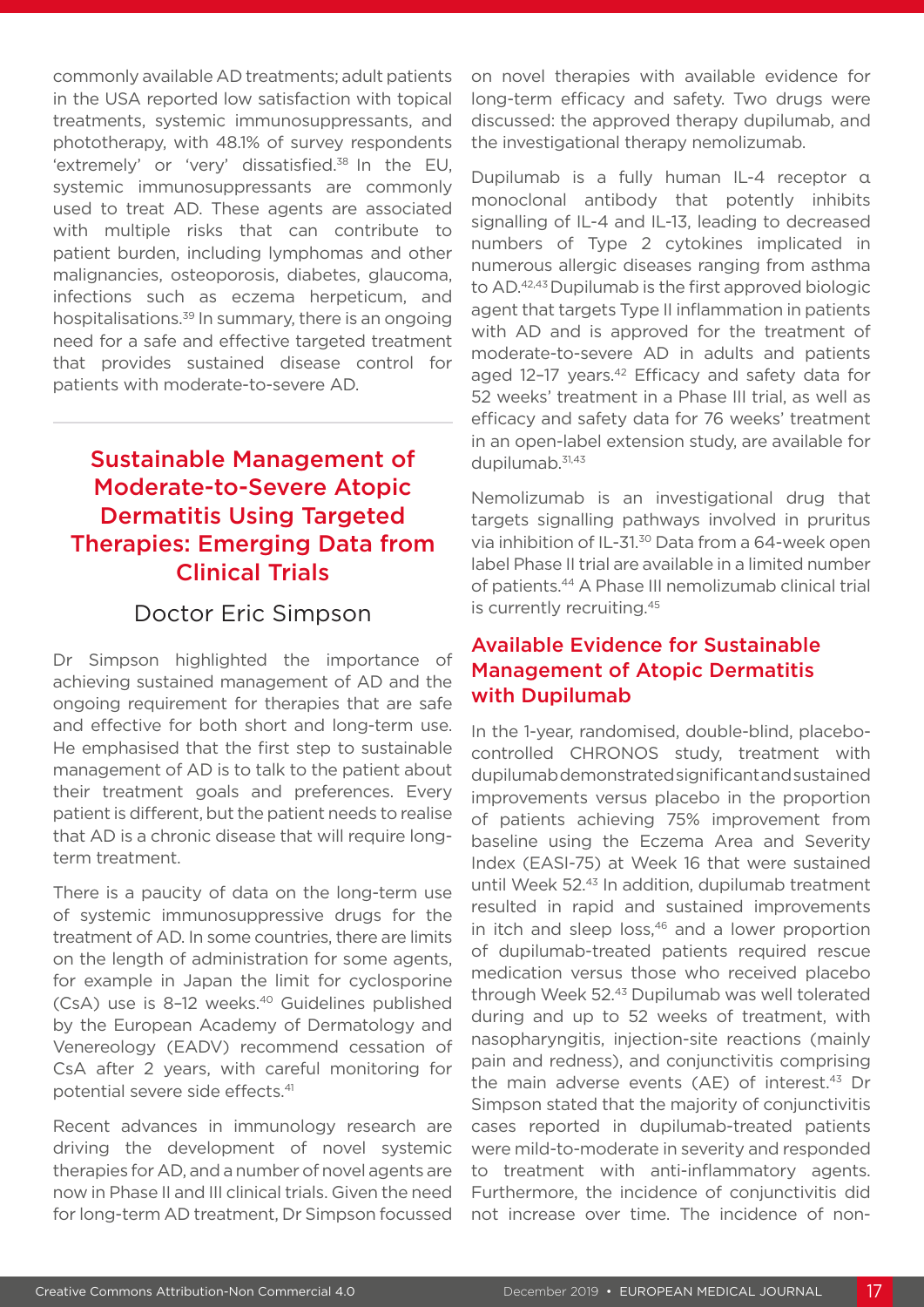herpetic skin infections in CHRONOS was lower in the groups receiving dupilumab (11% and 8%) than in the placebo group  $(18\%)$ .<sup>43</sup>

An open-label extension study is currently assessing additional long-term safety and efficacy of dupilumab in adults with mild-to-moderate AD. This is a heterogeneous patient population, enrolling patients who had participated or been screened in 13 prior dupilumab AD studies (3 Phase Ib studies, 5 Phase II studies, and 5 Phase III studies), and includes patients who originally received placebo.<sup>31</sup> By Week 76, from the total study population of 1,491 patients who received at least 1 dose of dupilumab, 1.8% of patients had discontinued dupilumab.<sup>31</sup> There were rapid and sustained improvements in mean EASI score through Week 76 in both dupilumab-naïve and dupilumab-retreated patients (Figure 2A).<sup>31</sup> There were also improvements in AD signs and symptoms and patient QoL at Weeks 52 and 76 with dupilumab treatment (Figure 2B).<sup>31</sup> Over 76 weeks, the dupilumab safety profile was consistent with previous studies, including CHRONOS.<sup>31,43</sup>

Dr Simpson presented a pooled analysis of safety data from seven Phase II and Phase III studies (n=1,841 for all dupilumab doses combined), and confirmed that dupilumab is not an immunosuppressant, with the overall number of treatment-emergent infections comparable to those observed in patients who received placebo (n=1,091).47 Skin structure and soft tissue infections (risk ratio: 0.44; p<0.001) and clinically important herpes viral infections (eczema herpeticum and herpes zoster) (risk ratio: 0.31; p<0.01) were less common with dupilumab compared with placebo, respectively.47

In addition to clinical trials in adults, dupilumab has also been investigated in adolescent patients. The coprimary endpoints in a Phase III monotherapy study<sup>48</sup> were both met, with dupilumab (300 mg every 4 weeks [n=84] or 200/300 mg every 2 weeks [n=82]) treatment significantly improving IGA and EASI-75 response rates at Week 16 compared with placebo (n=85) in patients aged 12-17 years.<sup>49</sup> In addition, the dupilumab safety profile in the adolescent population was consistent with that observed in adult patients.49 Consequently, in an open-label extension to the Phase III study that enrolled 36 adolescent patients with moderate-to-severe AD, sustained improvement in EASI-75 was observed in patients

treated with dupilumab through Week 52.50 In addition, there was sustained improvement in mean peak pruritus numeric rating scale (NRS) score over the same timeframe, with a 66% reduction from baseline.50 The dupilumab safety profile in this open-label extension cohort was consistent with a previous Phase IIb study, and there were no treatment discontinuations resulting from AE.50

### Available Evidence for Sustainable Management of Atopic Dermatitis with Investigational Therapies

Nemolizumab is a humanised monoclonal antibody against IL-31 receptor α that binds to IL-31 receptor α on a number of cells, including neurons, to inhibit IL-31 signalling, which may alleviate pruritus.<sup>30</sup> As it is the only investigational agent in AD currently with long-term (≥52 weeks) data available, Dr Simpson provided an overview of outcomes from a nemolizumab Phase II clinical trial. In the two-part study, three separate dosing regimens of nemolizumab resulted in improved signs and symptoms of AD versus placebo at Week 12.<sup>30</sup> A total of 191 nemolizumab-treated patients transitioned from the placebo-controlled phase of the study to the open-label phase.<sup>44</sup> During the open-label phase, 31.4% of nemolizumabtreated patients discontinued treatment by Week 64, leading to concerns that the remaining population may be those that respond best to this treatment. At Week 64, improvements in pruritus visual analogue scale score and mean EASI score were observed with all nemolizumab dosing schedules, although exacerbation of AD was reported in 21-28% of patients.<sup>44</sup> Nemolizumab was generally well tolerated and the safety profile in the 52-week long-term extension was comparable with that observed in the placebo-controlled period; the most common treatment-related AE were nasopharyngitis, AD exacerbation, increase in blood creatinine phosphokinase, upper respiratory tract infection, peripheral oedema, and injection-site reactions.44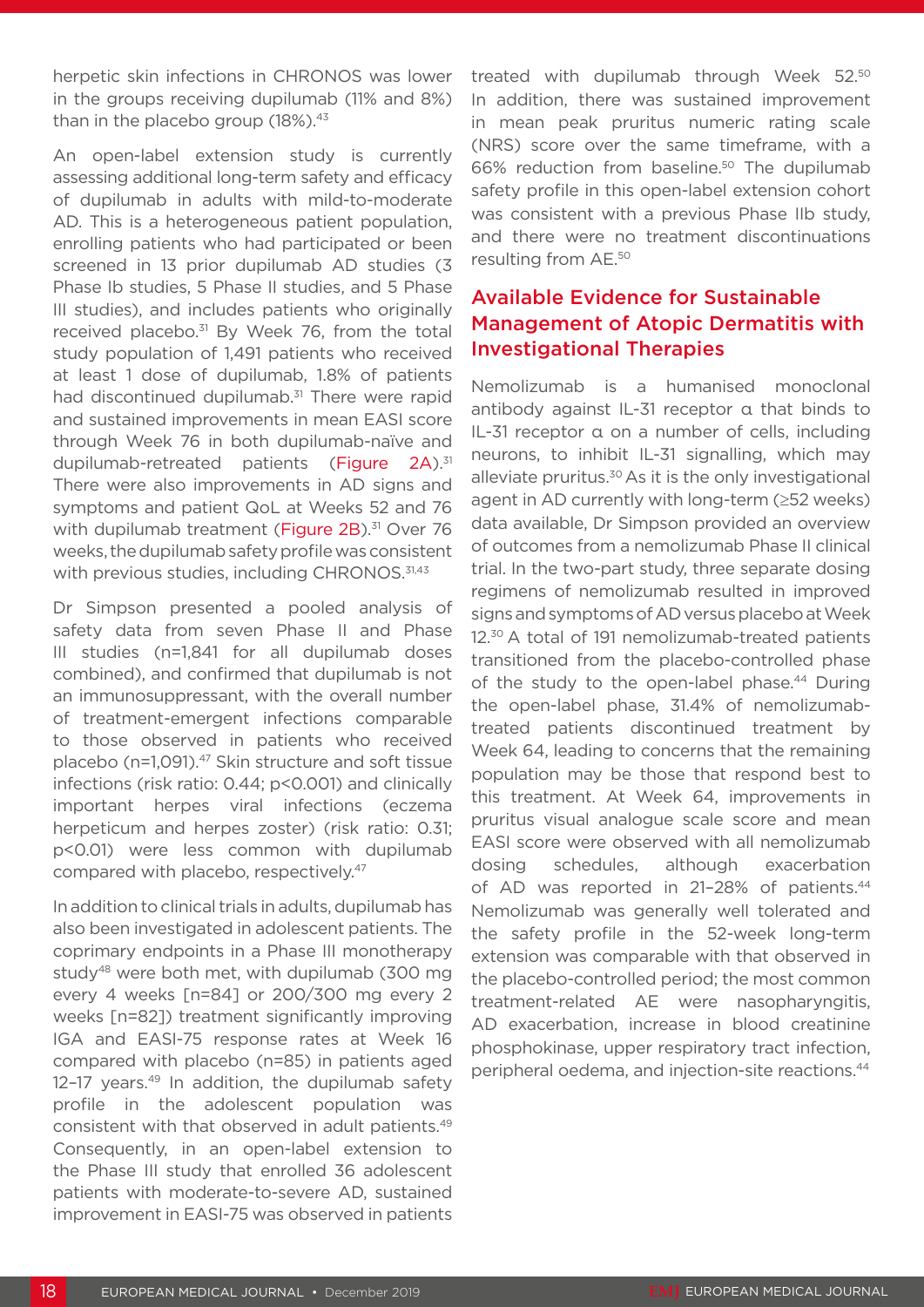



#### Figure 2: Sustained improvements in (A) mean EASI score over 76 weeks†, and (B) signs, symptoms, and quality of life at Week 52‡ and Week 76° with dupilumab treatment in an open-label extension study.

†Efficacy analyses were performed including all patients who reached the respective timepoint or would have reached that timepoint had they not discontinued earlier. Sensitivity analyses (e.g., multiple imputations) were consistent with efficacy in all observed patients, suggesting no bias on treatment outcomes due to patient withdrawal.

‡Efficacy at Week 52 observed for Week 52 cohort, which included all patients enrolled at least 53 weeks prior to data cutoff (accounting for ±1 week visit window).

¶ Efficacy at Week 76 observed for Week 76 cohort, which included all patients enrolled at least 77 weeks prior to data cutoff (accounting for ±1 week visit window).

\*DLQI was assessed every 12 weeks with the last timepoint for this analysis at Week 48.

DLQI: Dermatology Life Quality Index; EASI: Eczema Area and Severity Index; IGA: Investigator's Global Assessment; NRS: numeric rating scale; SD: standard deviation; SE: standard error.

*Both figures adapted from Deleuran et al*. 31

A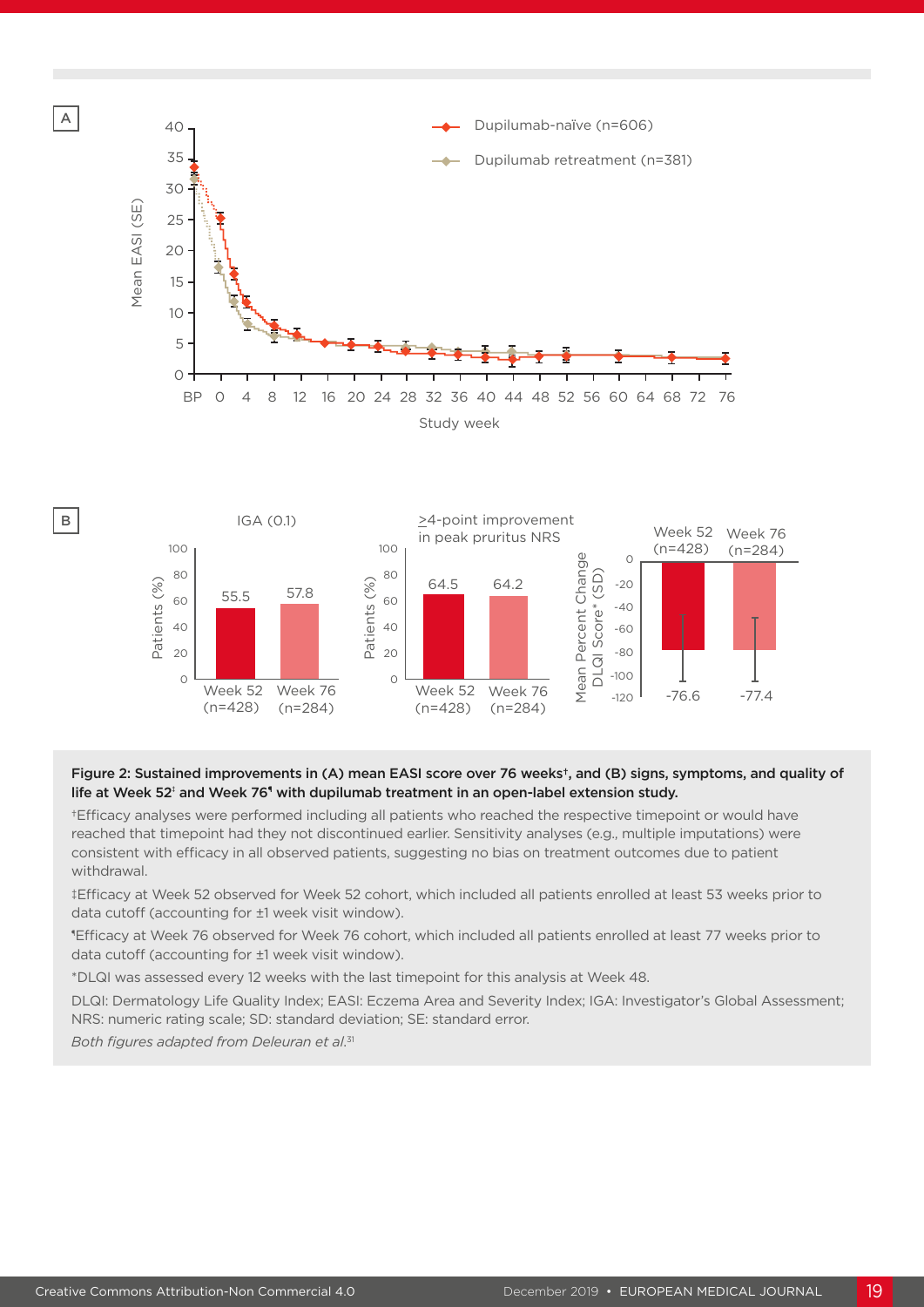# Advances in the Management of Moderate-to-Severe Atopic Dermatitis in the Real World

### Doctor Marjolein de Bruin-Weller

In the final symposium presentation, Dr de Bruin-Weller explained the importance of realworld evidence when considering treatment options for patients with AD. Patient populations in randomised, controlled trials differ from those seen in the clinic; for instance, they are generally more motivated and compliant with treatment than patients seen in real-world practice. In addition, physician time and resources are likely to be more limited in the 'real world' compared with the clinical trial environment. Real-world evidence for the effectiveness and tolerability of treatments can be gleaned from a number of sources, including registry-based clinical experience, survey data, centre-based clinical experience, and case studies.

### Registry-Based Clinical Experience in Atopic Dermatitis

Data analyses from registries, especially prospective registries, are very useful for assessing the long-term efficacy and safety of treatments as they are used in daily clinical practice. There are a number of AD registries worldwide and Dr de Bruin-Weller provided an overview of three European-based registries: EUROSTAD,<sup>51</sup> TREATgermany,52,53 and BioDay.54

EUROSTAD is a 5-year, observational, industrysponsored study being performed in 10 European countries that is investigating patient characteristics and disease management in 308 adult patients with mostly moderate-to-severe AD.51 At enrolment, 53.5% of patients were IGA 3 and 31.6% were IGA 4; the mean EASI score was 16.3. The most commonly prescribed systemic therapy at enrolment was CsA (40.5% of patients), with 23.3% of patients receiving methotrexate, 19.0% receiving corticosteroids, and 18.3% receiving dupilumab.<sup>51</sup> Outcomes from EUROSTAD are not yet available but are awaited with great interest.

TREATgermany is a long-term, prospective, industry-sponsored registry investigating the use, effectiveness, and safety of treatments

for moderate-to-severe AD in >30 centres in Germany.52,53 This registry is an initiative of the German Society of Dermatology (DDG) and is academia-led. Clinicians, and their patients with moderate-to-severe AD, complete assessments every 3–6 months for ≥2 years. In patients enrolled by 2014 (i.e., prior to the availability of dupilumab) (n=78), CsA was the most commonly prescribed systemic treatment and was received by 33.3% of patients.53 In patients who were prescribed CsA (n=35), EASI-75 was achieved by 34% of patients at Weeks 12–24. Over the same time frame, there was no significant impact of CsA treatment on POEM or Dermatology Life Quality Index (DLQI) scores.<sup>53</sup> A second analysis, performed on data collected from June 2017 to June 2019, included real-world usage of dupilumab. Patients who received dupilumab showed mean reduction in EASI score at 12 weeks of 74.2% (n=105), which was stable through Week 24 (n=53). In addition, EASI-75 was achieved in 57.1% of patients by Week 12 and in 51.9% of patients at Week 24.55 Improvements in AD symptoms (measured via POEM) and QoL (measured via DLQI) were achieved by Week 12 (both p<0.001 versus baseline) and maintained at Week 24.<sup>55,56</sup> The dupilumab safety profile in this real-world data analysis was consistent with clinical trial data: conjunctivitis was the most frequently reported AE (reported by 13.3% of patients at Week 12 and by 29.6% of patients at Week 24).<sup>56</sup>

The BioDay registry is a prospective, academialed, industry-sponsored registry involving four university hospitals and seven regional hospitals in the Netherlands that commenced in January 2018. Initial results in 138 patients reported dupilumab efficacy consistent with that demonstrated in clinical trials, with mean reduction in EASI score from baseline of 73.1% and EASI-75 achieved by 61.7% of patients at Week 16.54 Improvements in pruritus NRS and POEM were also consistent with those observed in the CHRONOS and CAFE clinical trials.<sup>55</sup> In a 'responder' algorithm developed by the investigators, 89.0% of patients achieved at least 1 of the following after 16 weeks treatment with dupilumab:54

- **>** EASI-75
- **>** pruritus NRS ≥4-point improvement
- **>** DLQI ≥4-point improvement

In this patient population, in which 64.5% of patients reported a history of allergic conjunctivitis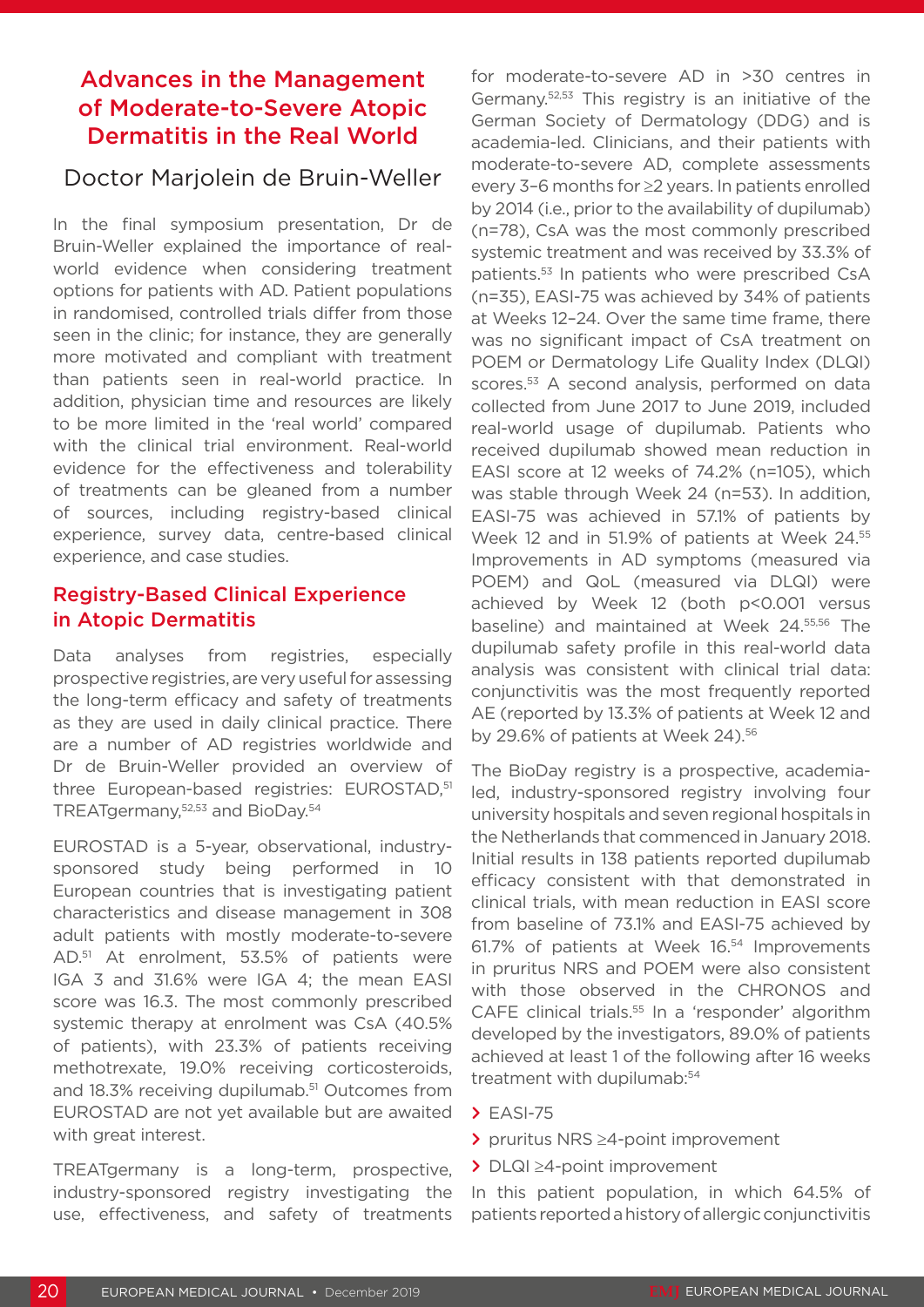at study baseline, 34.0% reported allergic conjunctivitis following dupilumab treatment. A total of 20.0% of patients experienced moderateto-severe conjunctivitis that required treatment with anti-inflammatory agents.<sup>54</sup>

### Centre-Based Clinical Experience in Atopic Dermatitis

Centre-based clinical studies provide outcomes from daily clinical practice for individual countries or regions. Dr de Bruin-Weller presented centrebased clinical experience from three separate studies, of which two were retrospective (performed in Italy [N=109]57 and France [N=241],58 respectively) and one prospective (performed in the Netherlands [N=95]).<sup>59</sup> Differences in baseline characteristics and outcome measurements make cross-study comparisons difficult, but in each study dupilumab treatment resulted in rapid improvement in EASI and DLQI score.57-59

### Survey Data in Atopic Dermatitis

Data from RELIEVE-AD, a prospective, longitudinal patient survey (N=674) conducted in the USA, have recently been made available. Patients complete a survey prior to receiving dupilumab and at Months 1, 2, 3, 6, 9, and 12 post-treatment commencement. In a 6-month interim analysis, the proportion of patients who were 'very' or 'extremely' satisfied with their AD treatment increased from 2.9% at baseline to 57.8% at Month 1, and 70.9% at Month 6 (both p<0.001 versus baseline).38 The proportion of patients reporting use of concomitant systemic corticosteroids was 34.7% at baseline, 7.8% at Month 1, and 9.2% at Month 6.<sup>38</sup> The proportion of patients reporting use of concomitant AD therapies (excluding dupilumab) from ≥3 drug categories was 13.1% at baseline, 1.7% at Month 1, and 1.5% at Month 6 (both p<0.001 versus baseline). Furthermore, the proportion of patients without any concomitant AD therapy increased from 12.8% at baseline to 39.6% at Month 1 and 41.3% at Month 6 (both p<0.001 versus baseline).38

### Case Studies in Special Populations

Dr de Bruin-Weller highlighted the importance of considering the efficacy and safety of novel treatments in special populations that are often excluded from clinical trials, for example patients with chronic hepatitis B virus (HBV), renal failure, or HIV. Case studies can be of value when considering the use of novel treatments in such populations. Dr de Bruin-Weller discussed a case report of two patients with AD and HBV who received dupilumab whilst receiving concomitant therapy for HBV.<sup>60</sup> Prior to treatment with dupilumab, AD signs and symptoms were uncontrolled in both patients despite topical or systemic AD treatment. Following treatment with dupilumab, both patients experienced good control of AD. Neither patient reported AE associated with dupilumab. In addition, both patients had normal liver function and an undetectable HBV load.<sup>60</sup>

### Indirect Treatment Comparisons in Atopic Dermatitis

In the absence of head-to-head clinical trial data, indirect comparisons using logistic regression analysis can be used to predict the 'responder' rate for a comparator that was not originally tested within a study. The logistic regression model accounts for differences in study populations, including adjustments for baseline characteristics.

As there are no head-to-head comparisons for dupilumab versus 'standard of care' in the setting of moderate-to-severe AD, an indirect comparison analysis has been performed using data from patients treated with CsA in daily practice at University Medical Center Utrecht (N=57) and those treated with dupilumab (every 2 weeks) in the Phase III CHRONOS study (N=106). This analysis showed greater numbers of EASI-75 responders with dupilumab versus CsA in both data sets.<sup>61</sup>

### **Conclusion**

In summary, there is a growing body of real-world evidence for the effectiveness of dupilumab treatment in patients with moderate-to-severe AD. Use of dupilumab in real-world clinical practice has been shown to improve AD signs, symptoms, and patient QoL, all in a manner consistent with clinical trial observations. The dupilumab safety profile in real-world studies is consistent with evidence from randomised controlled trials. There are reports in some real-world cohorts of increased incidence of conjunctivitis compared with clinical trials; conjunctivitis cases rarely led to treatment discontinuation and occurred more frequently in patients with a history of this condition. Reports from other registries, surveys,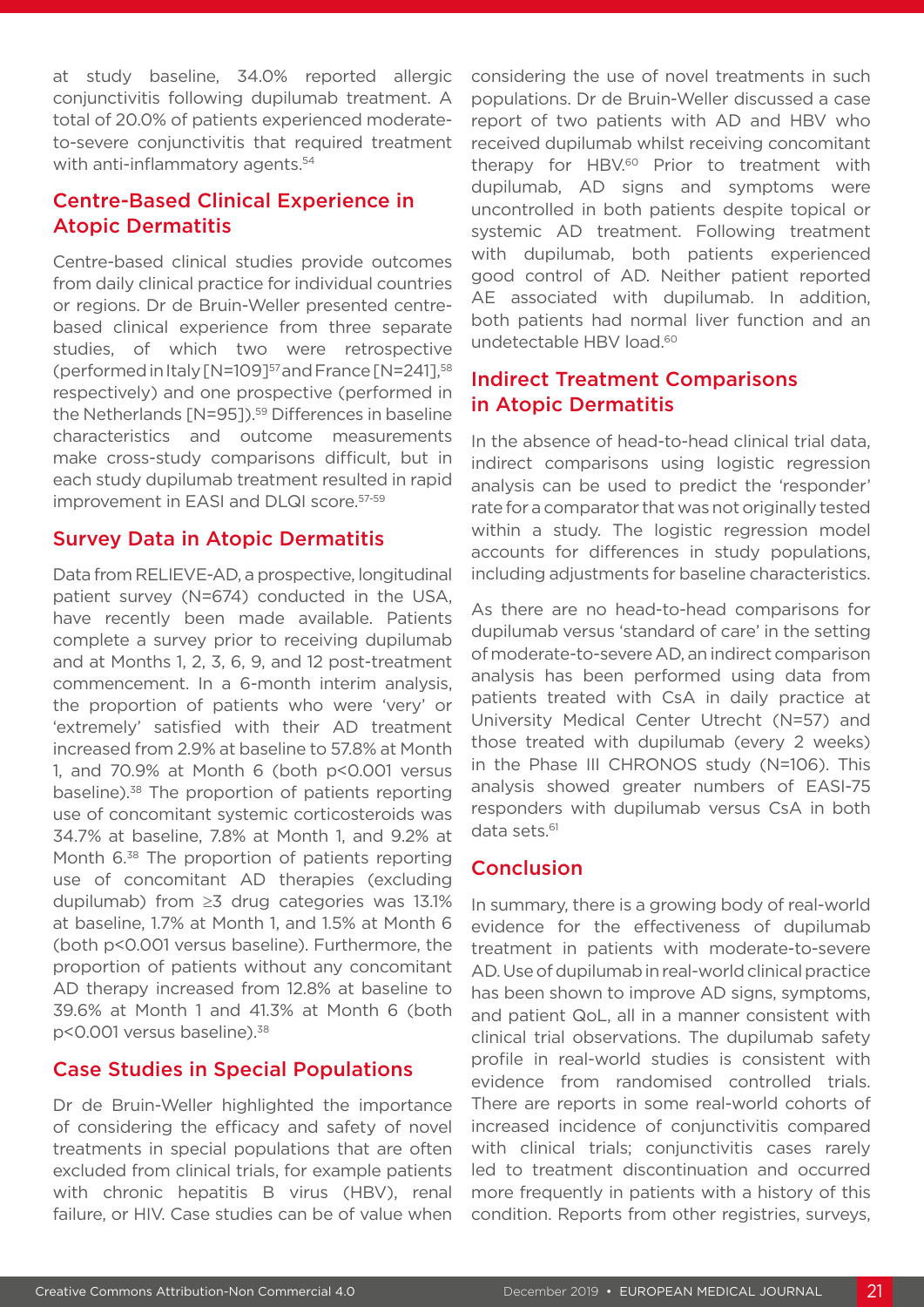novel systemic therapies. Going forward, there optimal outcomes for patients.

centre-based studies, and case studies will further is a need for collaboration across registries our understanding of real-world outcomes because sharing data will further advance our associated with the use of dupilumab and other understanding in this therapy area and ensure

#### References

- 1. Weidinger S, Novak N. Atopic dermatitis. Lancet. 2016;387(10023):1109-22.
- 2. Guttman-Yassky E et al. Contrasting pathogenesis of atopic dermatitis and psoriasis - part 1: Clinical and pathologic concepts. J Allergy Clin Immunol. 2011;127(5):1110-8.
- 3. Schmitt J et al. Determinants of treatment goals and satisfaction of patients with atopic eczema. J Dtsch Dermatol Ges. 2008;6(6):458-65.
- 4. Barbarot S et al. Epidemiology of atopic dermatitis in adults: Results from an international survey. Allergy. 2018;73(6):1284-93.
- 5. Thestrup-Pedersen K. Clinical aspects of atopic dermatitis. Clin Exp Dermatol. 2000;25(7):535-43.
- 6. World Allergy Organization (WAO). Eczema, Atopic Eczema and Atopic Dermatitis. 2019. Available at: http:// www.worldallergy.org/professional/ allergic\_diseases\_center/ atopiceczema/. Last accessed: 16 October 2019.
- 7. Williams H et al. Worldwide variations in the prevalence of symptoms of atopic eczema in the International Study of Asthma and Allergies in Childhood. J Allergy Clin Immunol. 1999;103(1 Pt 1):125-38.
- 8. Augustin M et al. Epidemiology and comorbidity in children with psoriasis and atopic eczema. Dermatology. 2015;231(1):35-40.
- 9. Ballardini N et al. Eczema severity in preadolescent children and its relation to sex, filaggrin mutations, asthma, rhinitis, aggravating factors and topical treatment: A report from the BAMSE birth cohort. Br J Dermatol. 2013;168(3):588-94.
- 10. Brown SJ et al. Filaggrin null mutations and childhood atopic eczema: A population-based casecontrol study. J Allergy Clin Immunol. 2008;121(4):940-6.
- 11. Dhami S, Sheikh A. Estimating the prevalence of aero-allergy and/ or food allergy in infants, children and young people with moderateto-severe atopic eczema/dermatitis in primary care: Multi-centre, cross-sectional study. J R Soc Med. 2015;108(6):229-36.
- 12. Lebon A et al. Role of Staphylococcus aureus nasal colonization in atopic dermatitis in infants: The Generation R Study. Arch Pediatr Adolesc Med. 2009;163(8):745-9.
- 13. Olesen AB et al. Stable incidence of atopic dermatitis among children in Denmark during the 1990s. Acta Derm Venerol. 2005;85(3):244-7.
- 14. Saeki H et al. Prevalence of atopic dermatitis in Japanese elementary schoolchildren. Br J Dermatol. 2005;152(1):110-4.
- 15. Silverberg JI, Simpson EL. Association between severe eczema in children and multiple comorbid conditions and increased healthcare utilization. Pediatr Allergy Immunol. 2013;24(5):476-86.
- 16. Zuberbier T et al. Patient perspectives on the management of atopic dermatitis. J Allergy Clin Immunol. 2006;118(1):226-32.
- 17. Simpson EL et al. Patient burden of moderate to severe atopic dermatitis (AD): Insights from a Phase 2b clinical trial of dupilumab in adults. J Am Acad Dermatol. 2016;74(3):491-8.
- 18. Simpson EL et al. Association of inadequately controlled disease and disease severity with patient-reported disease burden in adults with atopic dermatitis. JAMA Dermatol. 2018;154(8):903-12.
- 19. Lange S et al. Predictors of the quality of life in patients with atopic dermatitis. Dermatol Psychsom. 2000;1:66-70.
- 20. Whiteley J et al. The burden of atopic dermatitis in US adults: Results from the 2013 National Health and Wellness Survey. Curr Med Res Opin. 2016;32(10):1645-51.
- 21. Strom MA et al. Association between atopic dermatitis and attention deficit hyperactivity disorder in U.S children and adults. Br J Dermatol. 2016;175(5):920-9.
- 22. Shrestha S et al. Burden of atopic dermatitis in the United States: Analysis of healthcare claims data in the commercial Medicare and Medi-Cal database. Adv Ther. 2017;34(8):1989-2006.
- 23. Patel KR et al. Association between atopic dermatitis, depression, and suicidal ideation: A systematic review and meta-analysis. J Am Acad Dermatol. 2019;80(2):402-10.
- 24. Eckert L et al. Impact of atopic dermatitis on health-related quality of life and productivity in adults in the United States: An analysis using the National Health and Wellness Survey. J Am Acad Dermatol. 2017;77(2):274- 9.
- 25. Simpson AL. Comorbidity in atopic dermatitis. Curr Dermatol Rep. 2012;1(1):29-38.
- 26. Schmitt J et al. Atopic dermatitis is associated with increased risk for rheumatoid arthritis and inflammatory bowel disease, and a decreased risk for type 1 diabetes. J Allergy Clin Immunol. 2016;137(1):130-6.
- 27. Treudler R et al. Atopic dermatitis is associated with autoimmune but not with cardiovascular comorbidities in a random sample of the general population in Leipzig, Germany. J Eur Acad Dermatol Venerol. 2018;32(2):e44-6.
- 28. Zander N et al. Atopic dermatitis shows significant cutaneous comorbidity: Results from largescale investigations in the working population. J Eur Acad Dermatol Venerol. 2019; doi:10.1111/jdv.15792. [Epub ahead of print].
- 29. Williams MR, Gallo RL. The role of the skin microbiome in atopic dermatitis. Curr Allergy Asthma Rep. 2015;15(11):65.
- 30. Ruzicka T et al. Anti-interleukin-31 receptor A antibody for atopic dermatitis. N Engl J Med. 2017;376(9):826-35.
- 31. Deleuran M et al. Dupilumab shows long-term safety and efficacy in moderate-to-sever atopic dermatitis patients enrolled in a Phase 3 open-label extension study. J Am Acad Dermatol. 2019; pii: S0190- 9622(19)32465-X. [Epub ahead of print].
- 32. Guttman-Yassky E et al. Efficacy and safety of fezakinumab (an IL-22 monoclonal antibody) in adults with moderate-to-severe atopic dermatitis inadequately controlled by conventional treatments: A randomized, double-blind, Phase 2a trial. J Am Acad Dermatol. 2018;78(5):872-81.
- 33. De Bruin-Weller et al. The patientreported disease burden in adults with atopic dermatitis: A crosssectional study in Europe and Canada. J Eur Acad Dermatol Venereol. 2019; doi:10.1111/jdv.16003. [Epub ahead of print].
- 34. de Bruin-Weller M et al. Productivity losses in adults with atopic dermatitis (AD): A cross-sectional study from clinical practices in Europe and Canada. Abstract 714. Society for Investigative Dermatology (SID) Annual Meeting, 8-11 May, 2019.